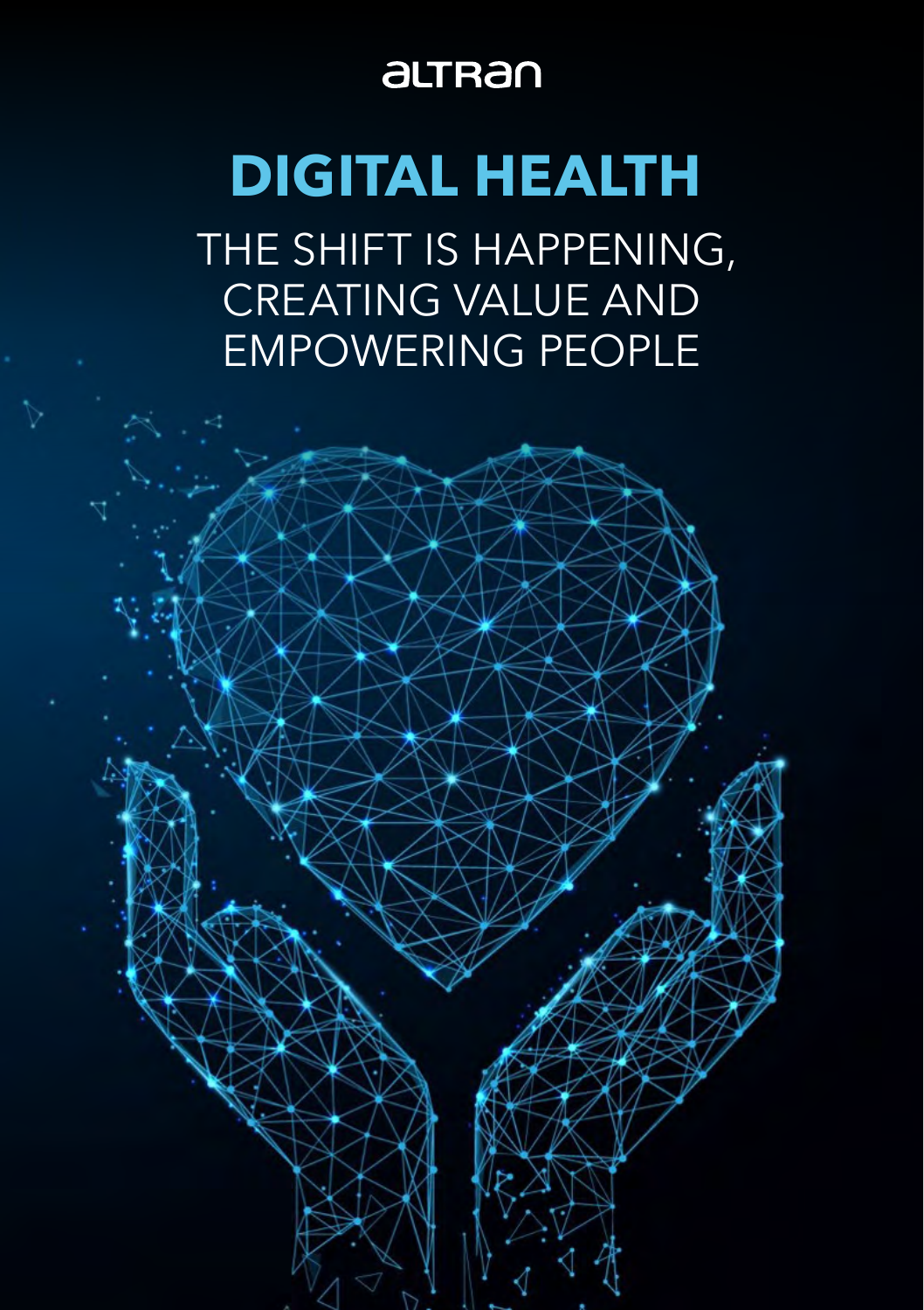# **TABLE OF CONTENT**

. . . . . . . . . . . . . . . . .

- ... Introduction
- ... Knowing more with Big Data
- **07...** Moving faster with Artificial Intelligence
- ... Modeling Clinical Trials with Real World Evidence
- ... Seeing farther with Virtual and Augmented Reality
- ... Engaging People in Healthcare
- ... Strengthening Cybersecurity
- ... Conclusion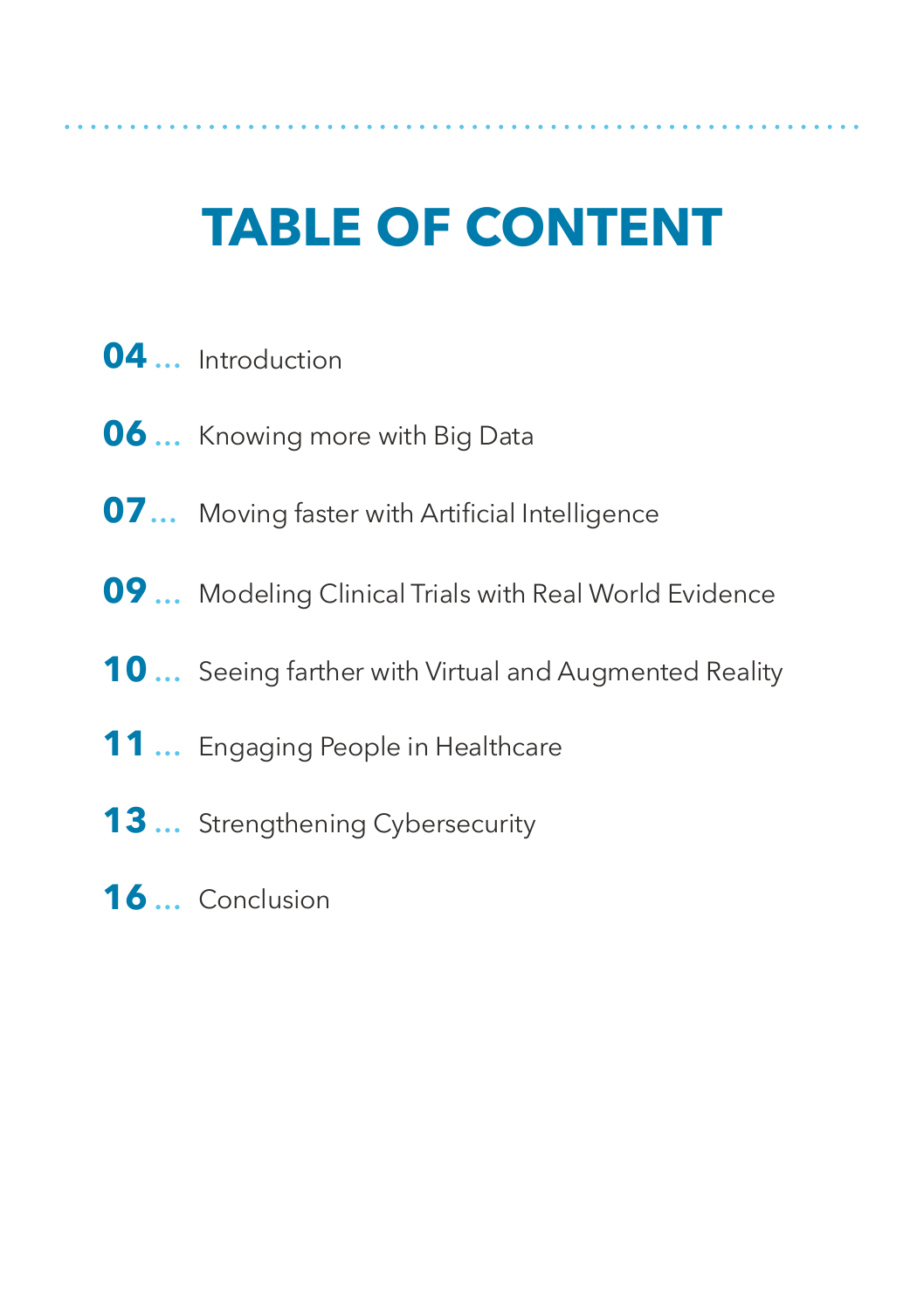

digital health investments by 2025

# **2,314BN**

gigabytes of healthcare data generated by 2020

80% 29% <sup>29%</sup>



expected compound annual growth for global mobile health market



projected global Augmented Reality market for healthcare by 2021

**90%** 

of companies worldwide recognize not being sufficiently protected against cyberattacks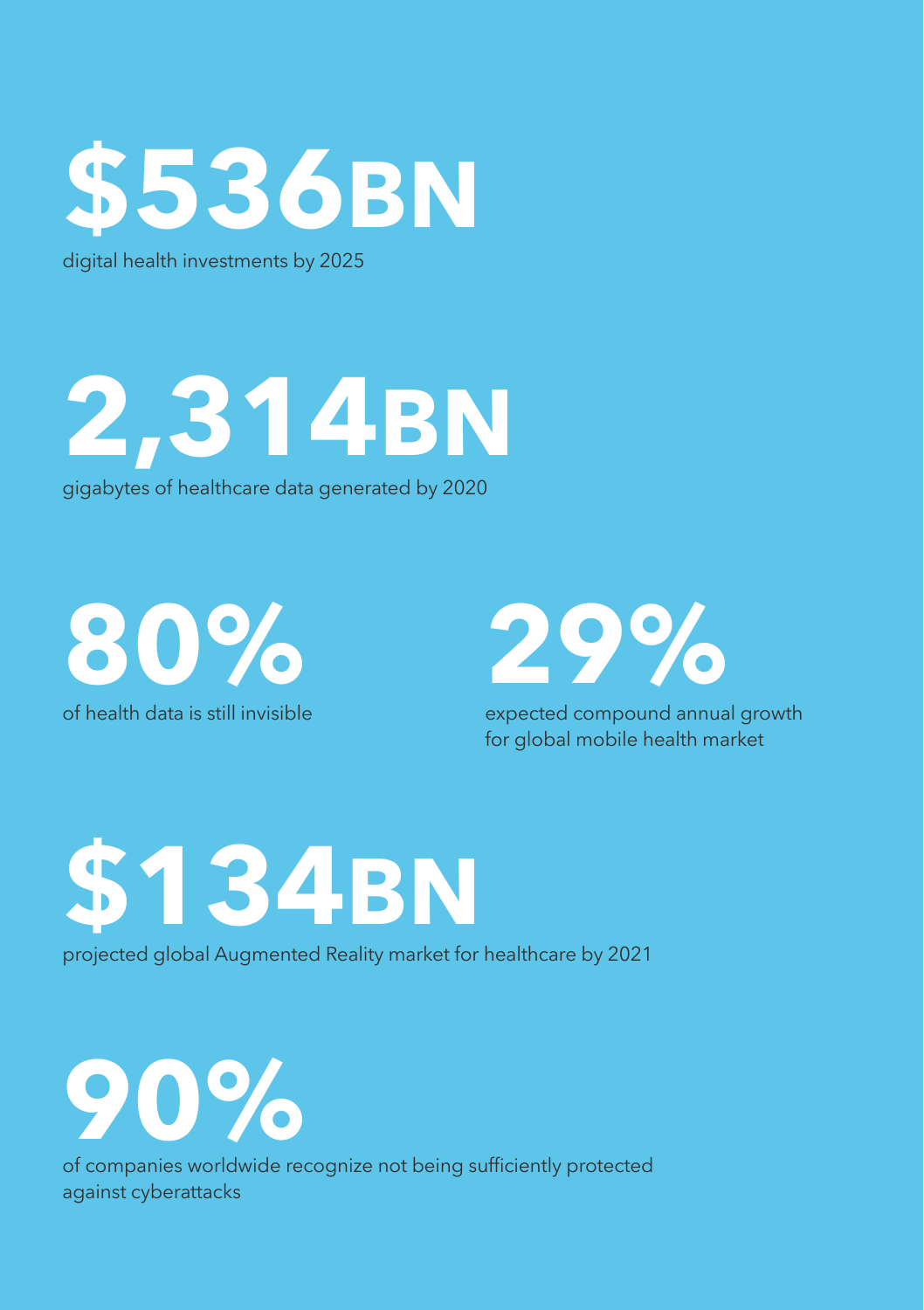### **Introduction**

#### **Technology is rapidly evolving and reshaping our world in one of its most exciting and dramatic moments of transformation ever. Digitalization is a reality today and there is no way to avoid it.**

The Healthcare ecosystem is changing, influenced by major innovations. Big Data & Advanced Analytics, Artificial Intelligence, Virtual Reality and the Internet of Things are not futuristic science fiction but part of our reality. Within two to five years, a significant proportion of pharmaceuticals will create value through more than just drugs and medicinal products by integrating a digital ecosystem, generating "beyond the pill" complex solutions while shaping interactions among all stakeholders [1].

While some might consider that this may place people at a distance, healthcare players are using this opportunity to refine more humancentered business models, where patients are empowered by information, generating health insights so they can act directly as decision makers for their own health and well-being. These factors will facilitate the implementation of concepts such as health democratization [2] and P4 Medicine (Predictive, Preventive, Personalized and Participatory Medicine) [3]. Essentially, individuals will live longer and in better health, enabled to manage their healthcare concerns while putting less strain on healthcare systems, lowering context costs and improving public health overall [3].

This panorama will also put pressure on manufacturers, because cost-tomarket is expected to increase while sales volumes are likely to decrease. However, global revenue from health management software and services is projected to increase from US\$8.92 billion in 2016 to US\$50.35 billion by 2025 [4]. This is evidence that digital health may be the best solution to insure a strong competitive position in the market.

Tech giants, highly practiced in the use of consumerization and gamification tools, are moving into the healthcare ecosystem. A good illustration is that between 2013 and 2017 alone, Alphabet, Microsoft, and Apple collectively filed more than 300 healthcare patents, mostly for developments related to data storage and processing, as well as wearable technologies [2]. New partnership and investment models are necessary between tech and health companies to speed up innovation.

From the consumer's point of view, as other industries are reinventing and personalizing the consumer experience through digitalization and the use of multi-channel / continuous reach, the healthcare system must adapt from the traditional, sporadic, point-to-point, doctor-to-patient relationship to a patient-centric, networked, holistic model.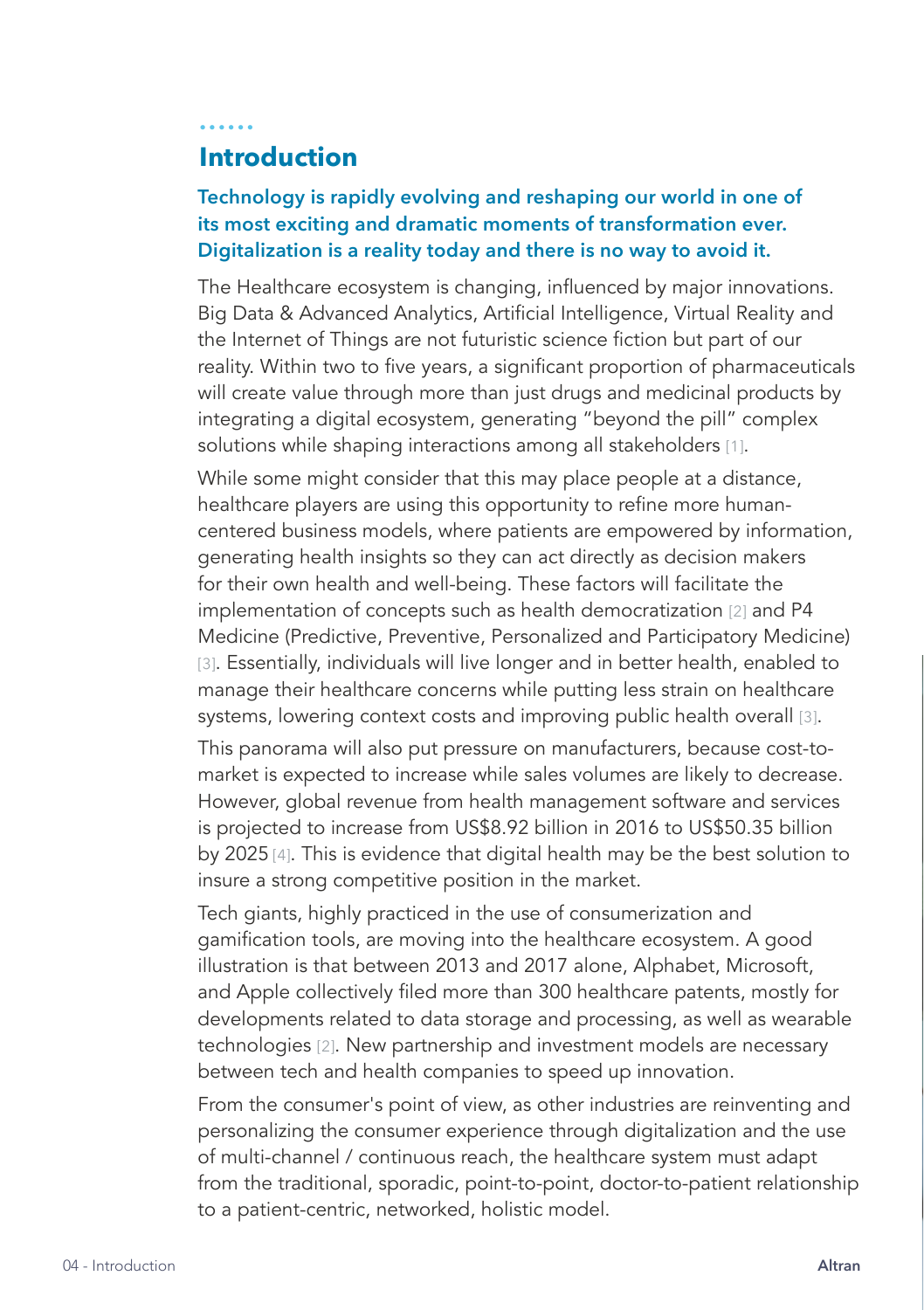Regulators are also facing challenges due to the absence of clear regulation to keep pace with the digital revolution and increasing pressure to make every new technology available. The use of unregulated or poorly regulated technologies by consumers may have an impact on their safety and health, creating a cause for concern. A good example regarding the need for increasing regulatory agility is the FDA's creation of a unit dedicated specifically to Digital Health, focused on areas such as Digital Therapeutics, Software as a Medical Device (SaMD) and Cybersecurity [5]. There is no doubt as to how beneficial and disruptive digital health might be for everyone, but making this happen is not that straightforward, and determining its intrinsic value is still a challenge.

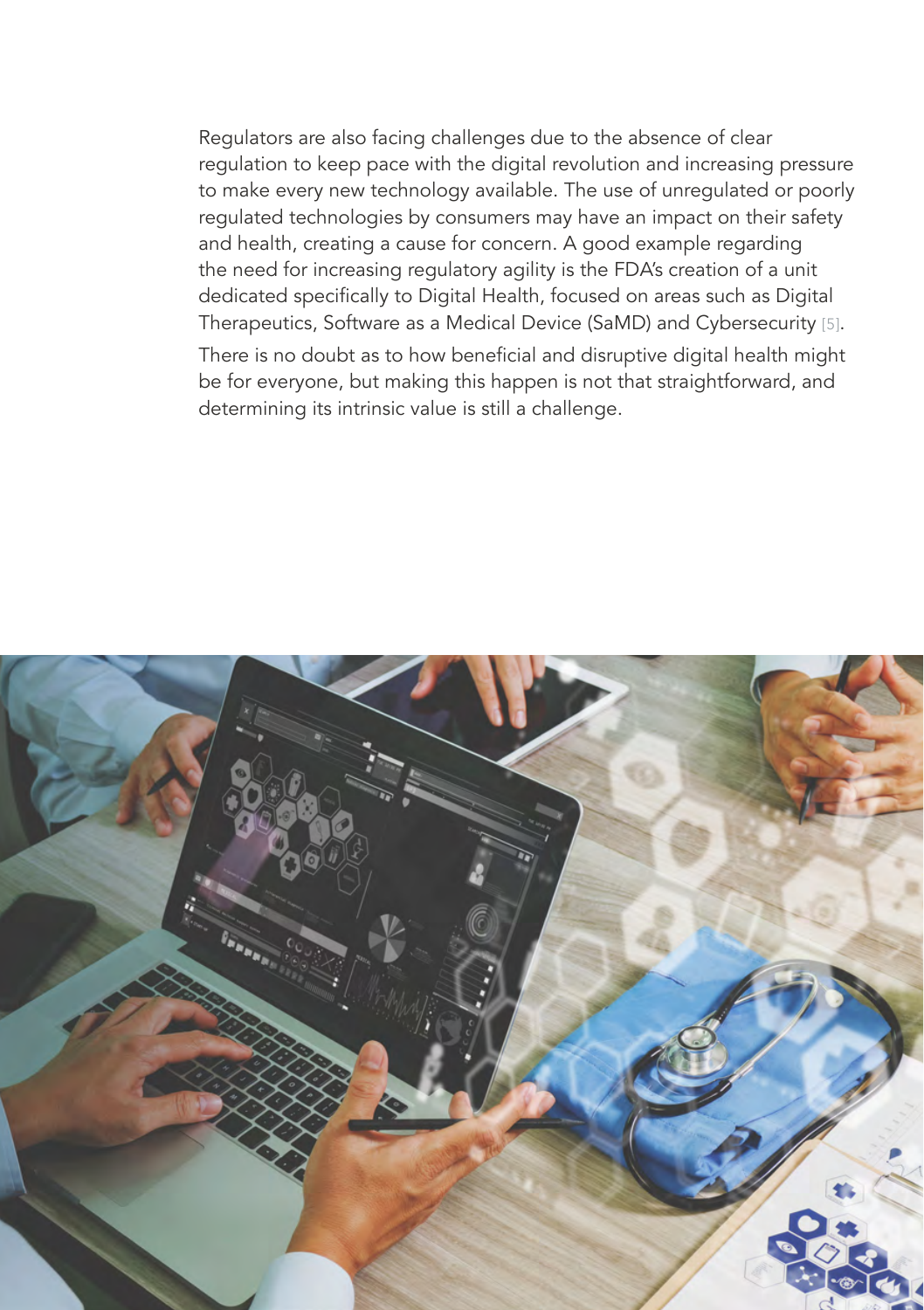### **Knowing more with Big Data**

**With 7.5 billion connected objects in 2017 and between US\$20 billion and US\$50 billion expected in 2020, the impact of the Internet of Things (IoT) on the economy could reach US\$11.1 trillion by 2025 [6]. By 2020, approximately 2.314 billion gigabytes of healthcare data will be generated from electronic medical records (EMR) to IoT [7].**

This ecosystem will help improve healthcare outcomes by tailoring therapies to real world necessities, where data supports end-to-end conditions decision-making systems and enables healthcare professionals to remotely monitor patients' conditions and adherence to therapies [1]. Big data and analytics are integrating individual and collective data on chronic diseases, costly acute events and uncertain outcomes, which then might be extrapolated to public health policies [8].

Advanced data analytics that are obtained from electronic medical records, including diagnostic results, epidemiology, medication history, genomic, proteomic and gene-expression data will help to identify optimal therapies and to predict how individual patients will respond to therapy.

By combining IoT with telemedicine, the Internet of Medical Things (IoMT) has emerged. The variety of wearables capable of monitoring biophysical signals such as heart rate, skin temperature, glucose levels, voice profiling and blood pressure could provide significant data to patients, caregivers and healthcare professionals in order to predict, diagnose and monitor both chronic and acute diseases. Combining these with other connectable devices storing data about patients as they go about their daily lives — nutritional information collected by a smart refrigerator, exercise information from smart gym weights, sleeping habits or even digestible sensors combined with pills to track therapeutic adherence — will allow real-time monitoring and health state prediction [1].

Data can also be used to improve efficiency in the organization of healthcare systems – patients who are at heightened risk for re-admission may, for example, be treated for longer periods during their initial admission in order to improve long-term care and reduce re-admissions rates [9].

However, there is still no central, shared database consolidating all, or even the majority, of healthcare data on a specific disease or patient. It is thus estimated that 80% of health data is invisible to current systems because it is unstructured [10]. This limits the quality of care that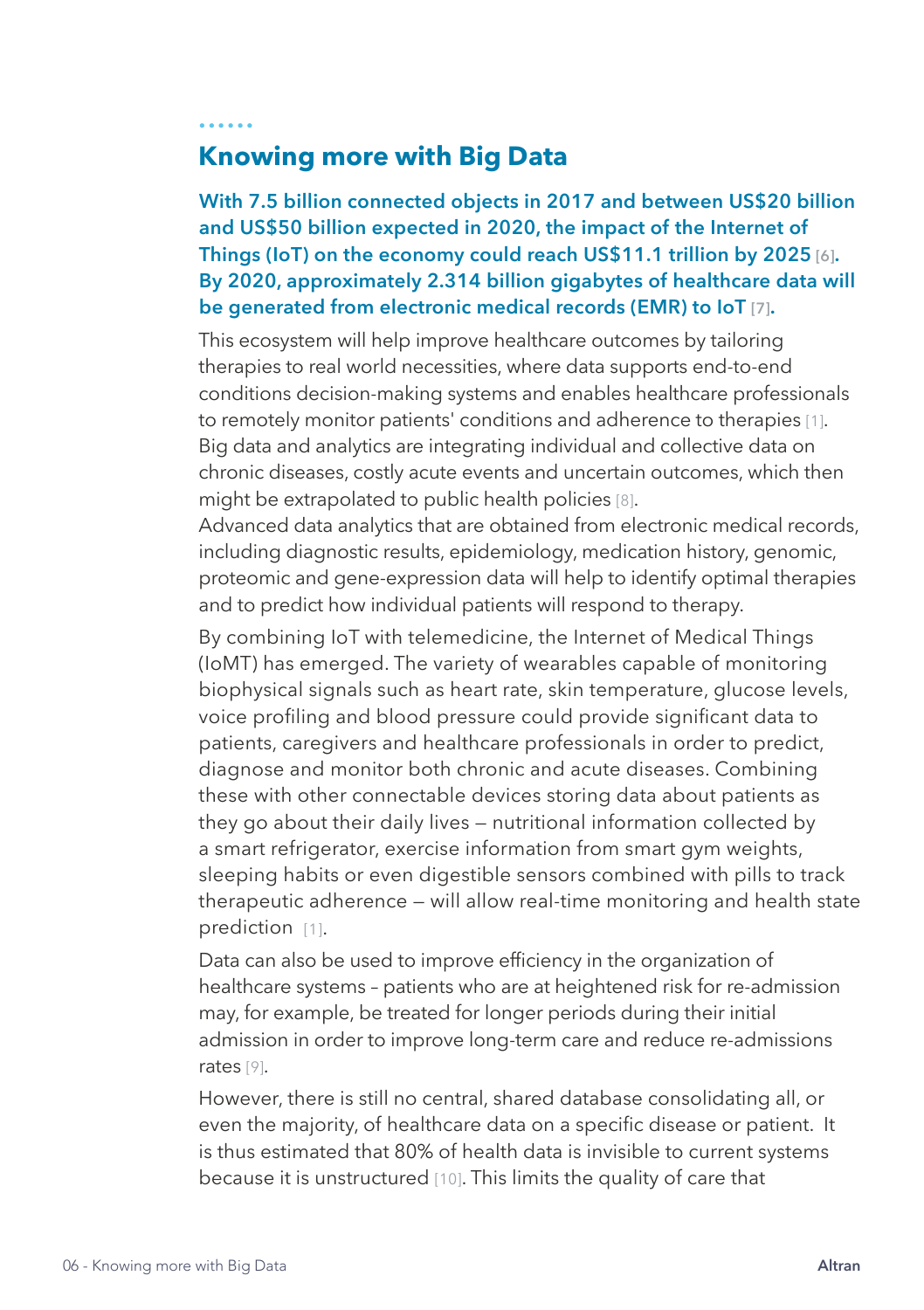physicians can deliver to their patients, as some of the most essential data points may be hidden behind virtual walls or stuck in slow-moving processes, as the transition from paper to digital is still underway [2]. To unleash this potential, data must be placed in more efficient, centralized, standardized, robust, uncorrupted and scalable models. To do this, partnerships with technology companies must be seen as a key enabler.

**Moving faster with Artificial Intelligence**

......

#### **The growth and spread of data have generated more information than any single person could possibly interpret. Fortunately, artificial intelligence (AI), with algorithms fed by data, is evolving quickly to meet this challenge – the more data AI has, the further it can go.**

The AI and machine learning market is immense and growing fast. AI in the healthcare market is expected to reach US\$6.6 billion in 2021 [11]. In fact, 15% to 20% of the healthcare market may be impacted by AI, making it one of the most affected sectors [12].

AI enables faster and more accurate diagnoses of both acute and chronic diseases, identifying early stages of diseases, suggesting personalized and "right first time" therapies, reducing the uncertainty and stress of misdiagnosis and leveraging long-term management of well-being [10]. AI will also optimize medical imaging; help in predicting chemical and biological interactions; provide support in clinical trials; simulate epidemiological studies; optimize salesforces and improve interactions between health stakeholders. Consequently, it permits cost savings, speeding up pipelines and increasing cost-effective strategies, as patterns and trends in this data flow can help develop hypotheses and provide new insights at a much faster rate [13].

By ensuring that the right care is given at the right time and in the right setting, advances in AI can significantly slow the onset of chronic disease for a given population and prevent some forms of disease altogether. Even small improvements could result in large economic savings for all stakeholders in the healthcare system [2]. Smart algorithms and platforms could assist medical professionals in designing treatment plans and finding the best-suited methods for every patient. Together with robotic companions, professionals can "delegate" repetitive and monotonous tasks, so they are more available to focus on human care [14].

Through greater accuracy and reduced time compared to methods relying only on humans, analytics and AI also play a major role in supporting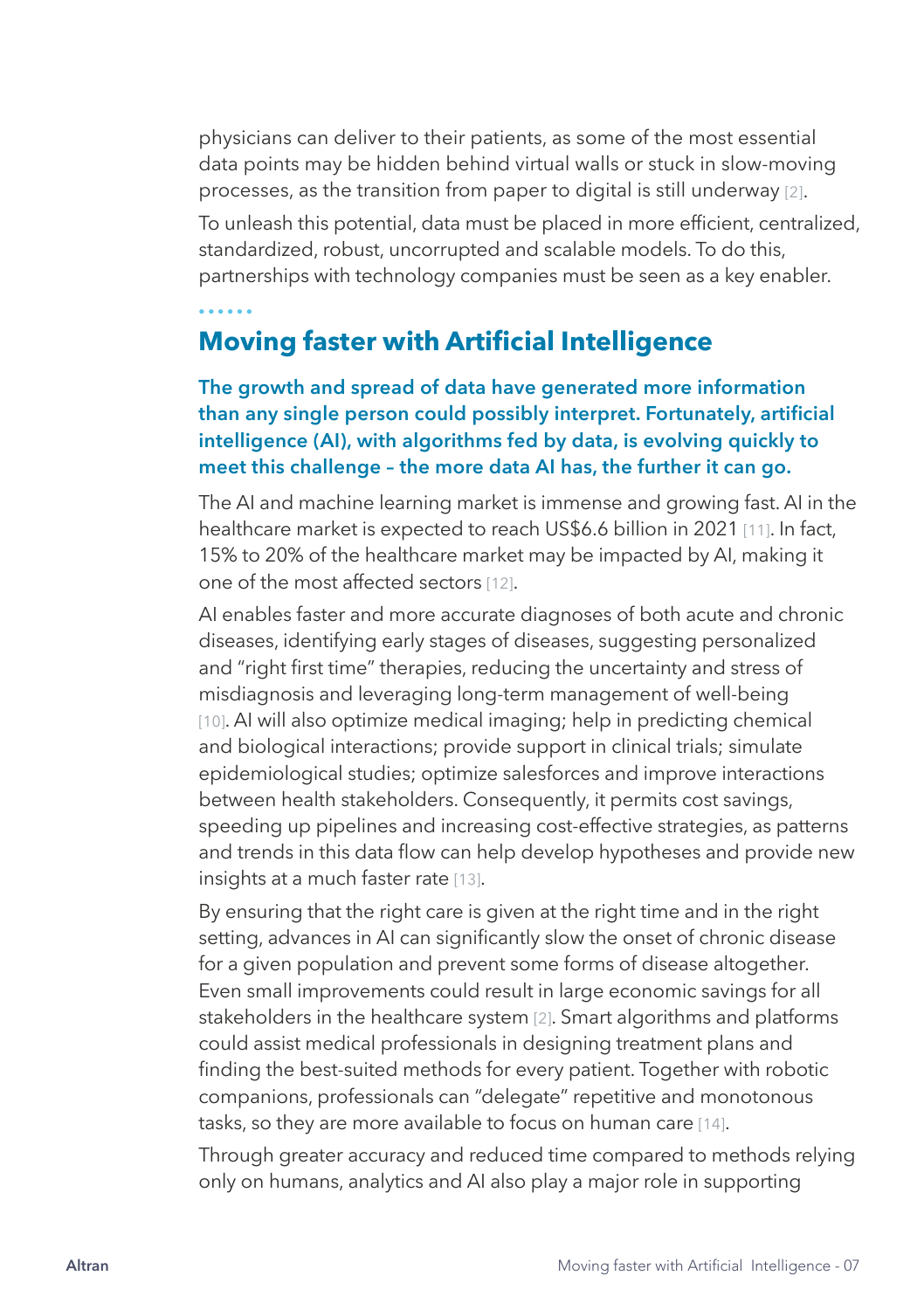decision-making with life-saving consequences. AI is used for multifactor screening of individual risk factors for cancer. These factors include genetics, age, and family history and lead to better prediction compared to the screening of single genes, as risk is related not only to genetics, but also to behavior and environment. The capacity to link, integrate and analyze all existing data together enables a better understanding of health, with more impactful health outcomes.

However, people still do not fully trust AI to make decisions if something unexpected is found (e.g. during surgery) since it is perceived as impersonal and inhuman, hence ethics and morals related to patients' sensibilities appear as almost impracticable by AI. Approximately 30% of people do not understand this kind of technology well enough to predict if it might be beneficial or dangerous to healthcare [10].

To revolutionize healthcare, AI systems and companies must engender trust as their priority.

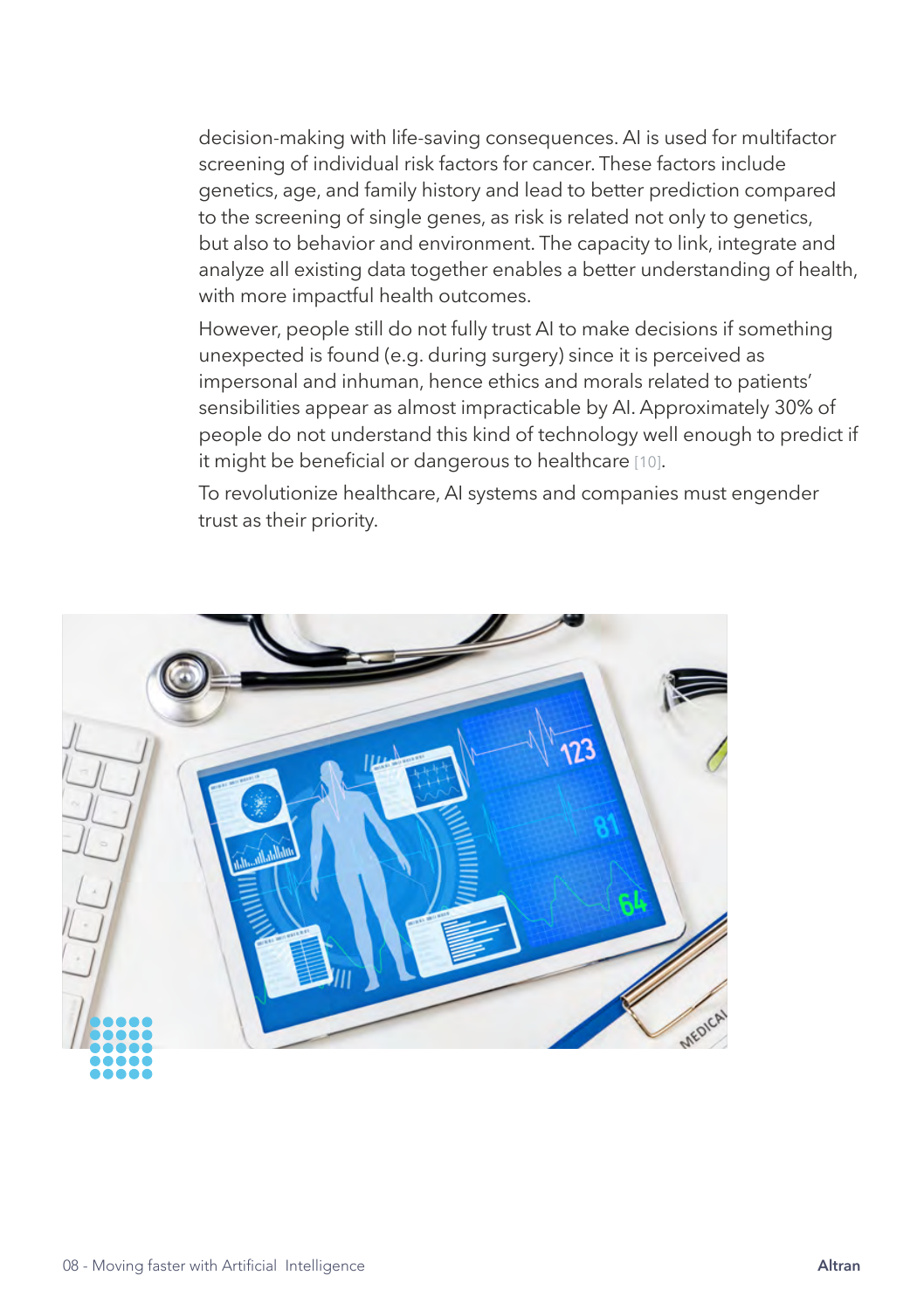## **Modeling Clinical Trials with Real World Evidence**

**Payers and governments have an ever-sharper focus on managing costs while delivering improved patient outcomes. This puts even greater onus on pharmaceutical companies to demonstrate the value of their medicinal products in the real world—not just in randomized controlled trials—if they are to maintain market access and premium pricing.** 

Targeted online recruitment and remote-monitoring technologies such as sensors, connected devices and apps will increasingly enable clinical trials to take place in "real world" settings so that participants can go about their lives with minor changes in their habits. Yet, optimizing these sensors and wearables with the precision and robustness to meet clinical trial-level requirements and outcomes is still a challenge [15].

Increased connectivity and automation in trial-management processes will also enable advanced trial design and monitoring approaches. For example, sites and sponsors can be connected in order to support the data management and analytics required for adaptive trial designs. With these tools, companies can recruit patients more efficiently and precisely, create personalized trial participation experiences, define patients' profiles for future trials or trial phases and support drug awareness and educational campaigns. In the end, this will speed up pipelines, reduce costs and improve global health.

By integrating Big Data, AI and medical expertise, we can simulate living organisms that could be tested and repeated as many times as necessary. We can thus carry out clinical trials more safely in less time and with more affordable cost models, thereby still obtaining amazing results. This silicon trial method, in which an individualized computer simulation is used in the development or regulatory evaluation of a medicinal product, device or process of intervention, is expected to bring major benefits over current in vivo clinical trials, as soon as we become fluent with the technology and have a better understanding of biology [16].

Soon, centralized "virtual control rooms" could provide real-time insights and predictions for continuous improvement in a data-driven R&D operation, including site-less virtual clinical trials. Nevertheless, these innovations in clinical trials still must be based on the power of randomization and the double-blindness of clinical trials which enable us deal with the extreme complexity of human biology.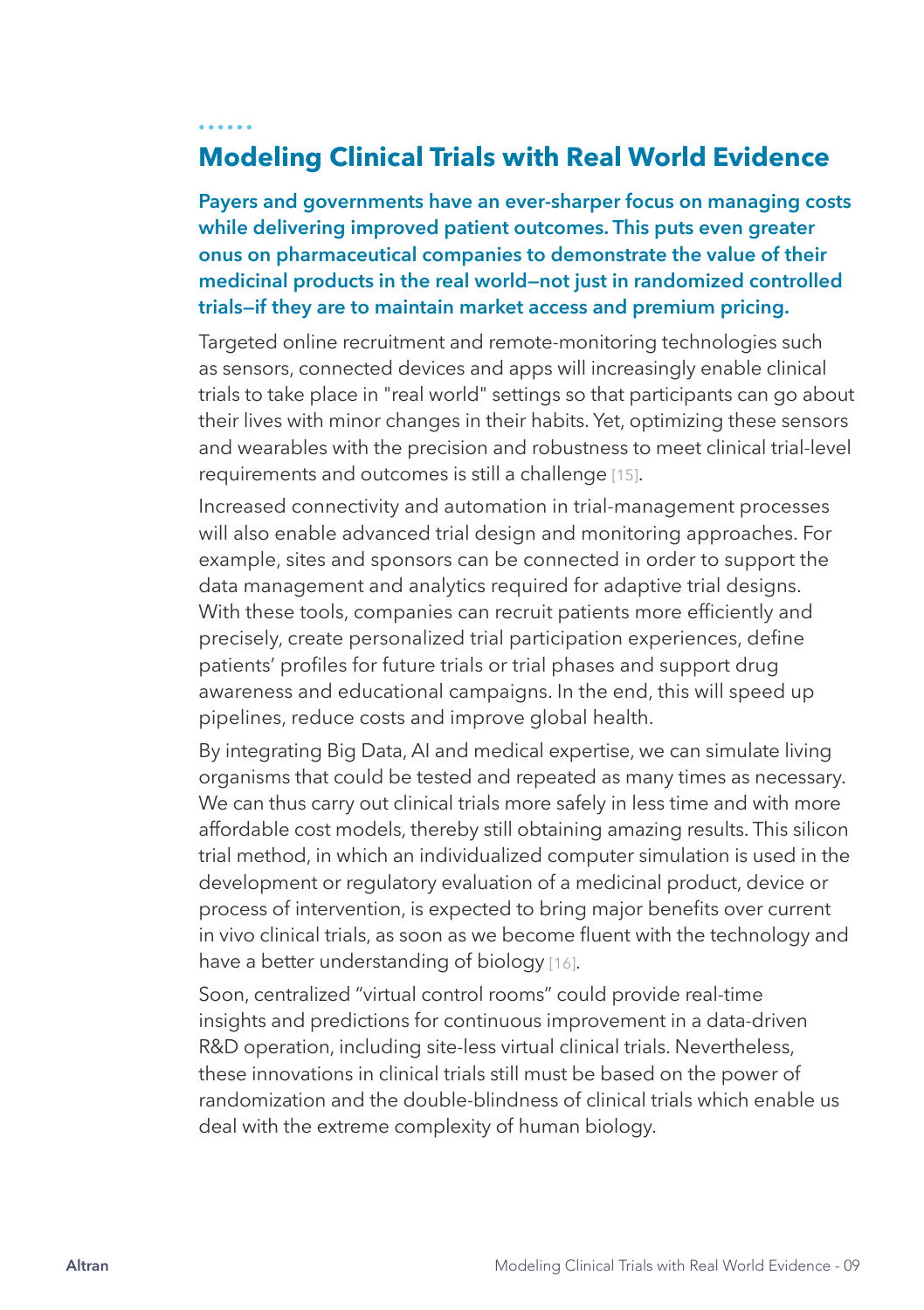## **Seeing farther with Virtual and Augmented Reality**

**What if hospitalized patients could spend their time enjoying immersive virtual interactive scenarios, allowing for relief from the stress and monotony of hospitals? What if we could optimize physiotherapy using neural stimulation through virtual reality? Imagine a doctor performing a surgery wearing glasses that provide additional information about the patient.**

The arrival of virtual (VR) and augmented (AR) reality solutions has led to significant advances in healthcare technologies. Advances that could only be dreamed of a decade ago are now implemented and provide revolutionary solutions for cases where conventional methods fail. By 2020, the global market for VR in healthcare is projected to reach US\$3.8 billion [17] and the global AR market is expected to reach approximately US\$133.78 billion by 2021 [18].

Concerning mental health and psychological therapies, VR allows the creation of powerful simulations in which psychological difficulties occur for in situ coaching without leaving the consulting room or home and provide the possibility of repeating and reinforcing them as many times as necessary [19]. Autism therapies for children might be facilitated with VR, enabling the child to interact with virtual characters at home instead of spending time with doctors' simulations using toys on a table. This would also allow for the reduction of trips to the doctor, making the child more comfortable [19].

VR has been shown to alleviate brain processing of pain, making patients less exposed to "pain-inducted" stress, thus speeding recovery. This is true for both acute and chronic pain management, with special interest in countries in which opioid abuse is problematic.

Regarding physiotherapy rehabilitation, VR is being used as a co-adjuvant, allowing patients to be immersed in scenarios in which they are able to freely move damaged body parts (e.g. legs, neck, spine, etc.) in order to neurostimulate the muscles.

In terms of disease awareness, VR and AV allow for the simulation of migraines, Parkinson's disease, psychiatric illnesses or even aging, thus enhancing the caregivers' empathy towards their patients as well as their knowledge of symptoms, perception, constraints and limitations. For example, a 30-year-old doctor could "feel" like his 80-year-old patients, knowing more about their physical and mental limitations.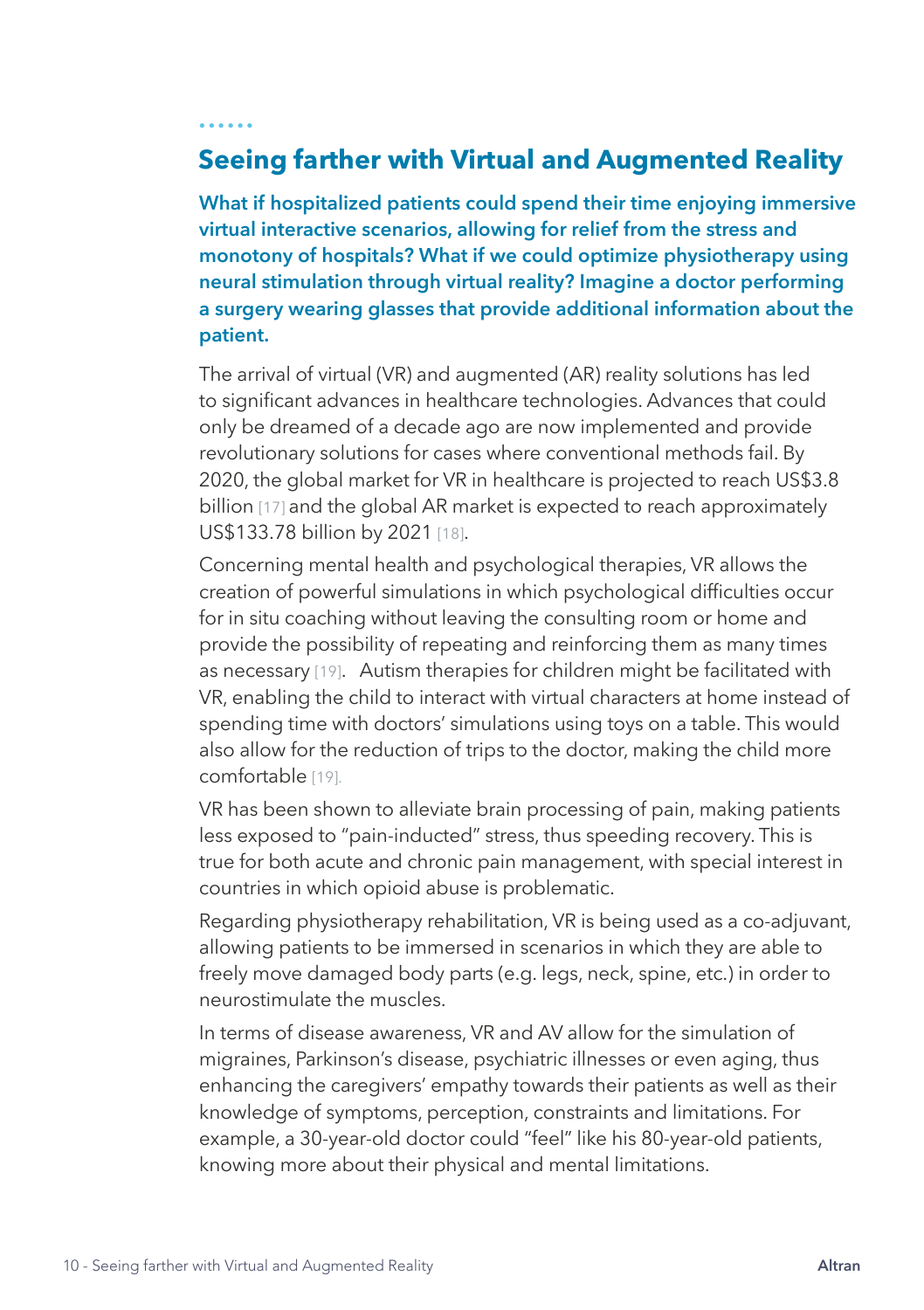In terms of medical education and support, VR and VA can see the human body in very diverse perspectives and levels of detail – practitioners can explore, simulate surgeries and perform surgeries supported by readily available data on the patient's status or combine data from 3D computed tomography during a visual analysis of a patient.



# **Engaging People in Healthcare**

......

**In a digital age, patients are much less dependent on their doctors for advice, and increasingly able and willing to take greater control of their own health – consumers have come to expect access to their health information at their fingertips.**

They feel empowered by the vast amount of health information and digital therapeutics solutions available, such as telemedicine and the array of health and fitness wearables, making them want to be included as equal partners in the healthcare ecosystem.

The digitalization of health is now reshaping the former one-to-one relationship between expert and patient and creating a multiplicity of information-sharing relationships – one-to-many, many-to-one and many-to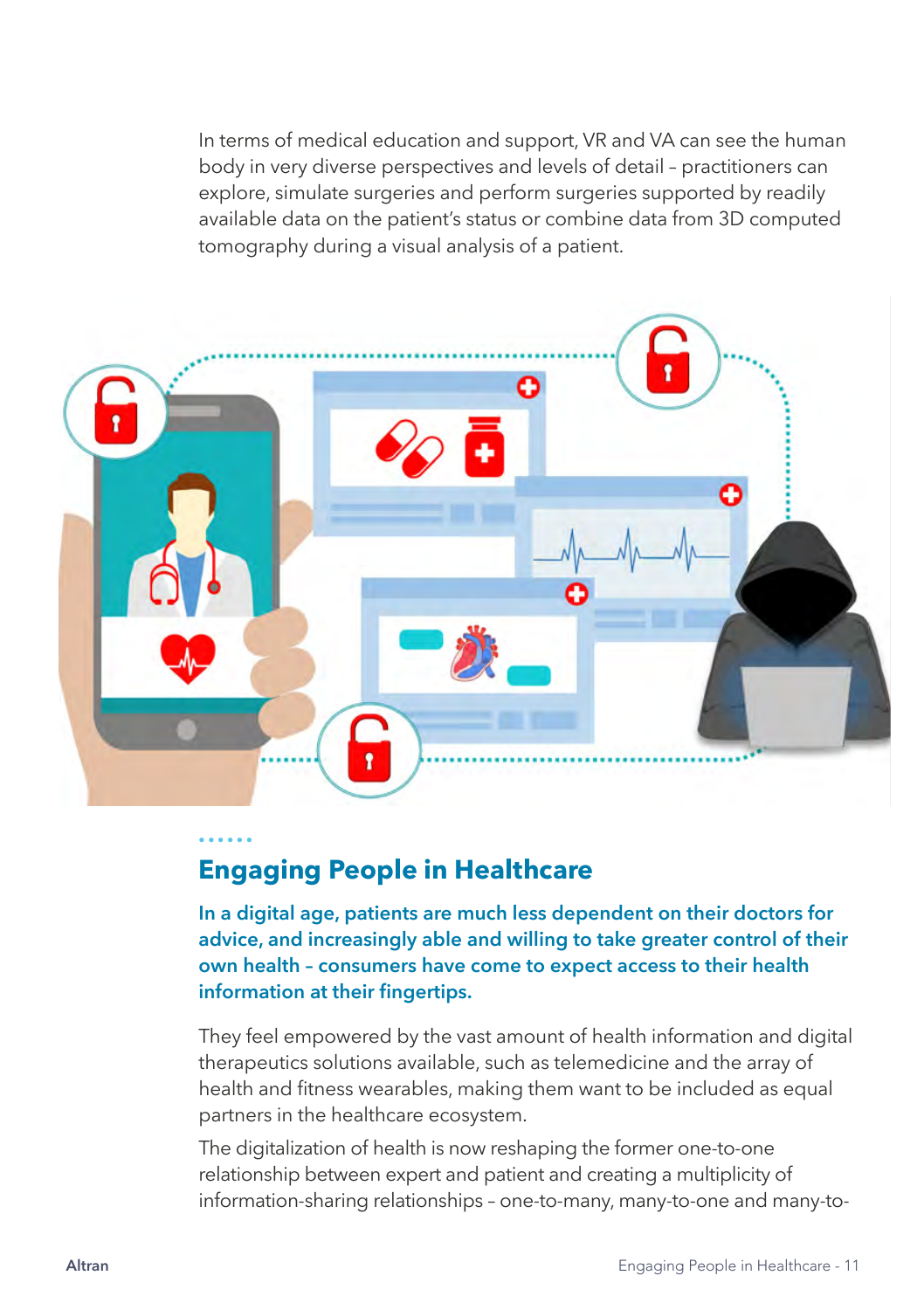any [2]. This has a fundamental impact on rural or isolated areas, where it can be the difference between having expert input in a given case or not an.

Virtual and mobile care now serve as a primary health resource for many patients, making it possible for them to have their own healthcare specialist available at any time, on any device. In fact, over the next five years, the global mobile health market is expected to have a compound annual growth rate of 29% [2]. In 2017, the British National Health Service (NHS) rolled out a program that encourages physicians to prescribe apps for their patients with chronic conditions such as chronic obstructive pulmonary disease (COPD) or gestational diabetes [20].

This allows hospitals to reduce readmission rates by providing real-time monitoring and support to patients outside the office. Furthermore, sending "connected patients" home to recover will be more frequent, reducing the possibility of hospital-acquired infections and leaving more hospital beds available for critical cases.

In the future, patients might not firstly contact health professionals for each and every one of their health questions but Chatbots supported by AI, making it possible to address easily diagnosed problems, allowing professionals to focus on matters requiring the full attention of a physician and empowering patients as concerns their health [14]. In any event, attention must be paid to some of the risks - automated systems should not be seen as replacements for the opinions of experts, especially when the risks include threats to patients.

Chatbots may also be beneficial for practices dealing with older patients. A character can be created to serve as an assistant to provide friendly reminders or introduce gamification concepts to involve the patients, thus promoting better health literacy and healthcare commitment. Allied with telemedicine, biotelemetry will enable doctors to monitor their patients remotely, 24/7, in the comfort of their home. This will improve health long-term monitoring and decrease the number of people in waiting lines in hospitals and healthcare services, making them more efficient and available.

Digital-engagement technologies open up a completely new world - a new two-edged model grew out of this: connected health. Since connected health appears as a unique opportunity for those who embrace it and a mortal danger for those who do not, understanding how to find value in this new world is the essential question for this entire activity.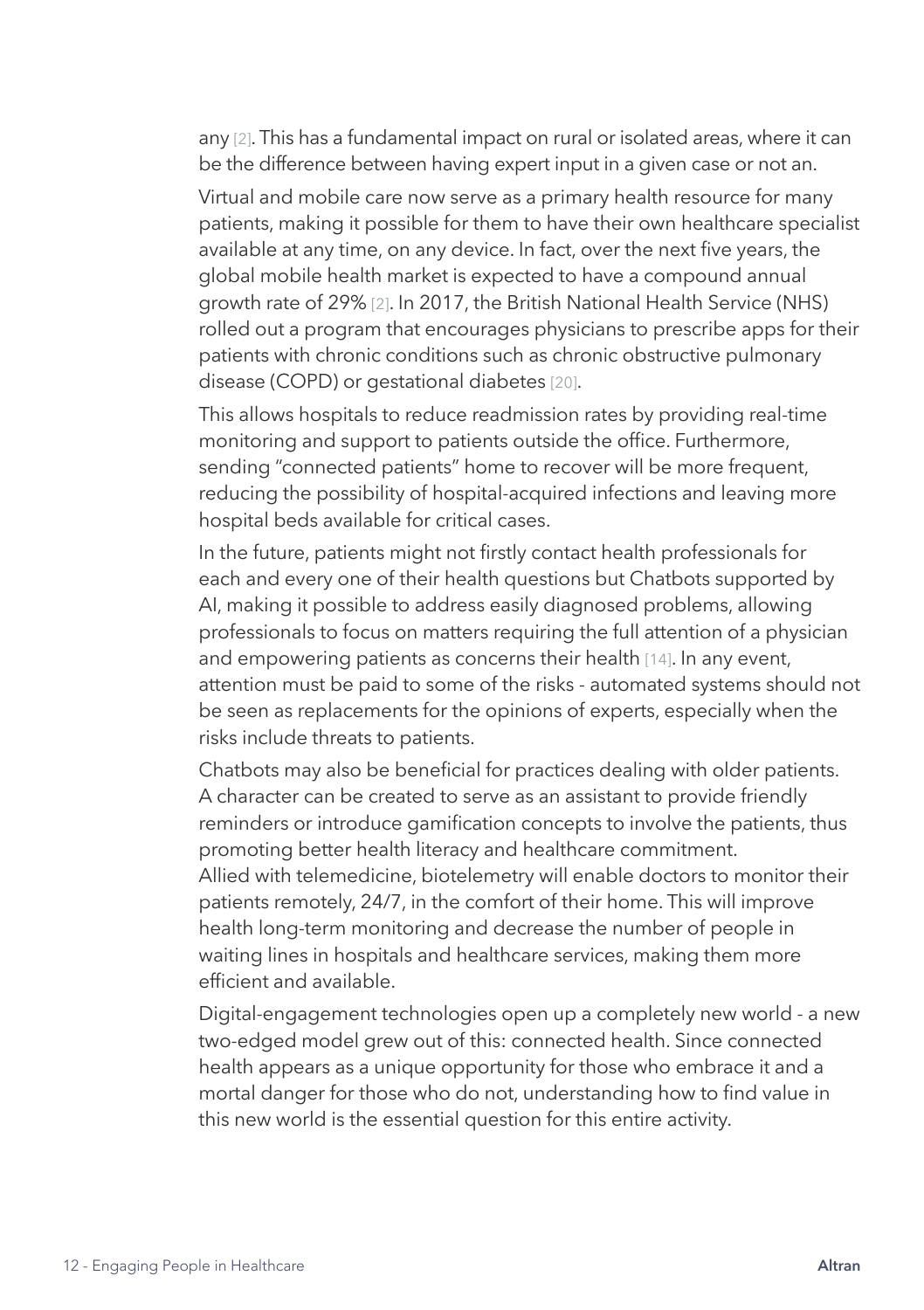

# **Strengthening Cybersecurity**

**While this "connectedness" can add tremendous clinical value, it also makes healthcare more vulnerable to cyber threats. Innovations driving rapid growth create complex cyber risks, with 600 million new malware identified every quarter – and they are growing more sophisticated [6].**

According to the World Economic Forum Global Risks report published in January 2016, 90% of companies worldwide recognize they are not sufficiently prepared to protect themselves against cyberattacks [21] and cybersecurity threats to the healthcare sector, as they have become more frequent, more severe and more clinically impactful.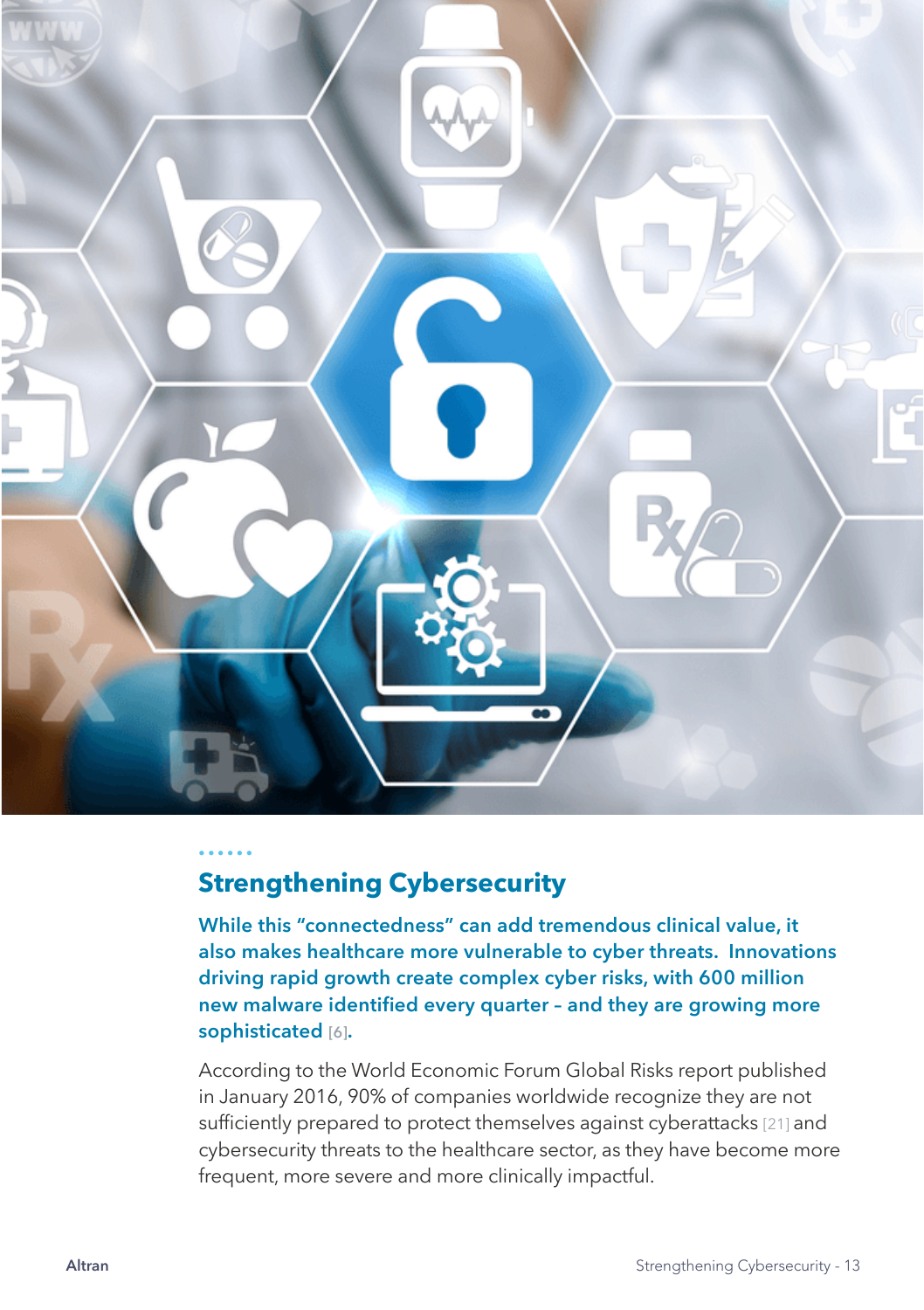Every year, the financial impact of security breaches to life sciences organizations increases with significant physical impacts and added liabilities, through cyberattacks from malware, phishing and social engineering (SE), web-based attacks or malicious code. In the healthcare arena, there is a critical difference, as cybercrimes could potentially threaten not just the integrity of personal data, but patient safety and integrity as well.

Patient privacy and safety are cornerstones of healthcare. Consumers tend to be wary of sharing their personal data despite a growing desire for more personalized experiences. From a healthcare standpoint, consumers might feel comfortable sharing their data from their health app with their own specialist but are reluctant to share it with pharmaceutical companies or non-traditional healthcare actors [13]. Despite being the creators of such technologies, tech companies are less trusted to provide virtual healthcare than are doctors and hospitals [2].

The privacy concept must be prioritized, as digitalization will require access to considerable amounts of information about the patients and, if protection is eroded, society will not place enough trust in these systems.

One of the tools in trial to increase data protection is blockchain, which is a shared, immutable record of peer-to-peer transactions built from linked transaction blocks stored in a digital ledger. The blockchain allows each patient data source to be a "block" of a complete, unalterable patient data profile that can then be shared securely with healthcare providers or organizations. In the future, blockchain solutions from different companies or even industries will be able to communicate and share digital assets with each other seamlessly [13].

Big Data and AI can also have unintended consequences. Algorithmic bias is becoming a major concern in this critical moment in the evolution of intelligent computing. If biases built into healthcare algorithms (or those that evolve within the program naturally) go unchecked, they could jeopardize the quality of care, and even patient safety [2].

The future is in the implementation of security-by-design, incorporating cybersecurity practices in the product development life cycle, not only for the new products in the development stage, but also for existing ones.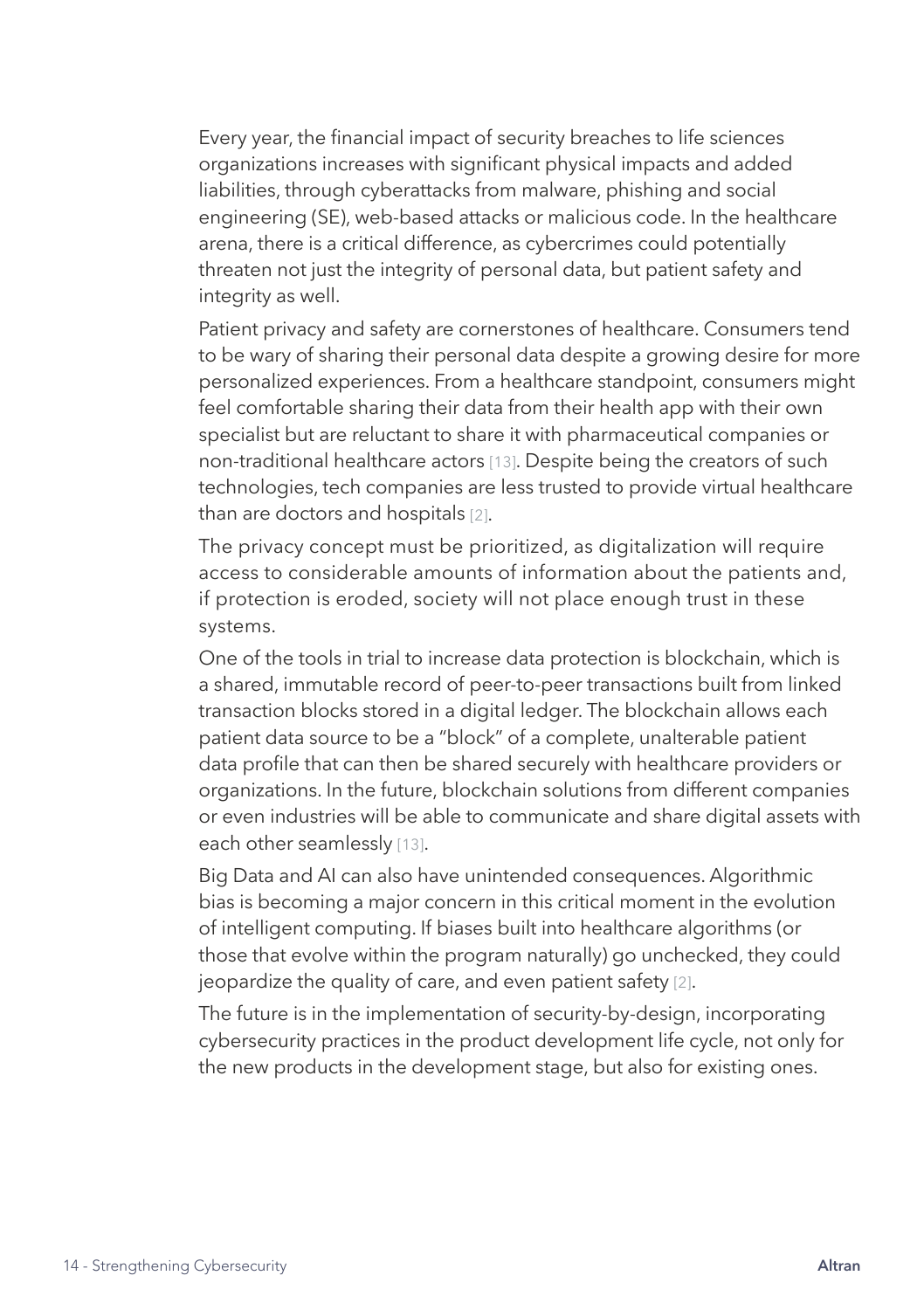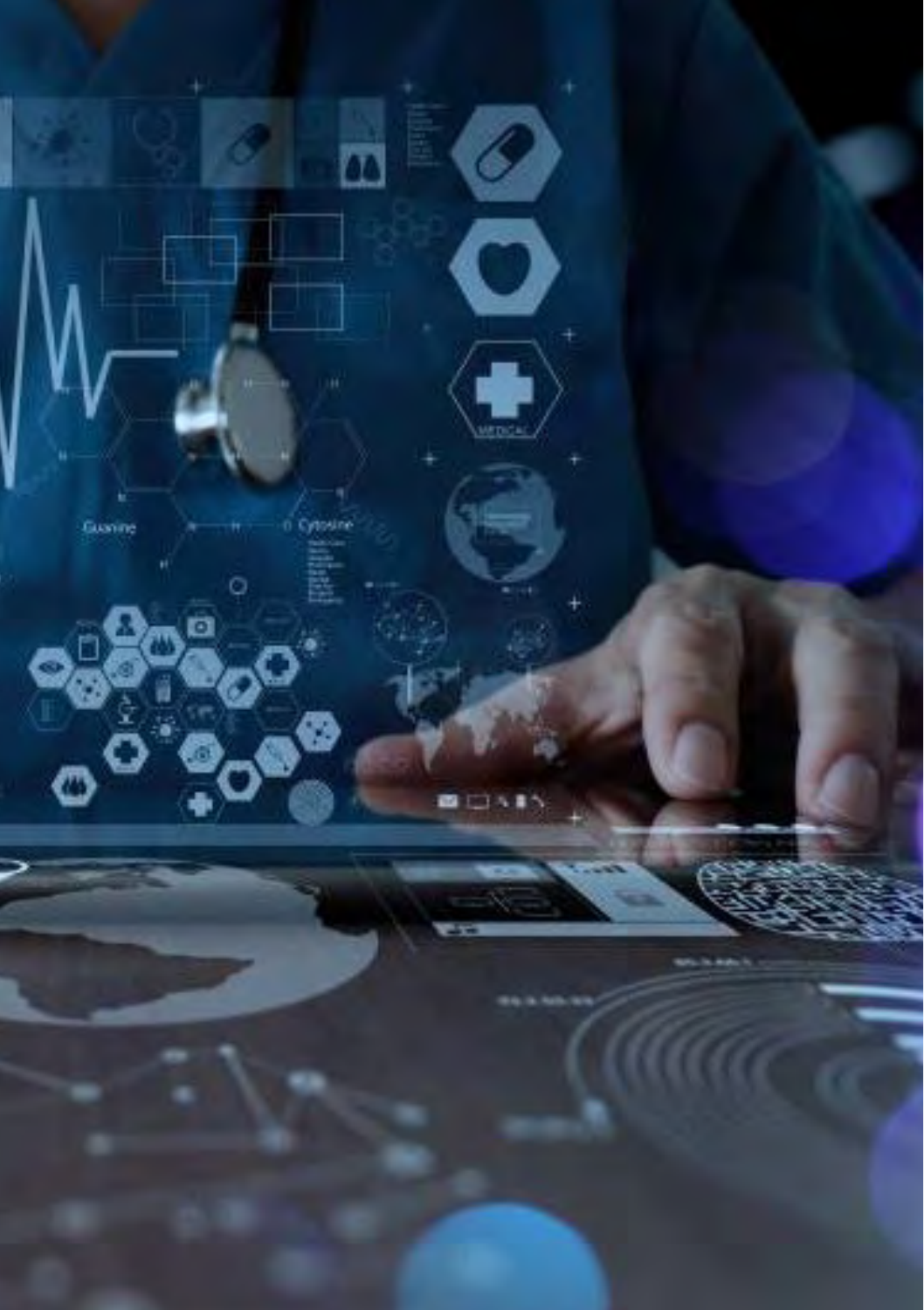#### **Conclusion**

**The digital shift is happening in healthcare. The public now has access to medical data, both personal and general, as never before. Patients can access and interact with their health data and obtain health counseling and services, thus leveling the doctorpatient relationship.**

To seize this opportunity, stakeholders must consider how their businesses might be affected by the digital changes underway, and then chart their course accordingly. Companies must identify their core activities, build cross-functional organizations supported by evidence-based decision models, continue to seek new partnerships with start-ups and tech companies, and trial Everything-as-a-Service (XaaS) for business and operational models – transversality and collaboration are fundamental.

The roles and context in healthcare will change, requiring new and different professional skills – an understanding of technology will be imperative. Educational in the life sciences will include programming and data analytics on par with anatomy. Many organizations will add the Chief Data Officer to the C-suite.

This change will not reduce the doctor's key role in healthcare. Instead, it will empower healthcare professionals affording more time to focus on the patient, with emphasis on keeping patients healthier longer. In fact, healthcare professionals will spend less time performing mechanical and repetitive tasks (e.g. inserting data in a computer) and will be able to apply their knowledge to human actions, wherein they provide the most value and find the most satisfaction [2].

Regulators must set and harmonize regulations and standard procedures to keep pace with the widening use of digital products in healthcare, preserving the commitment to helping patients maintain access to innovative therapies designed by value-based outcomes. Actors in healthcare will need to engage directly with key regulatory bodies to clarify compliance requirements. Following the example of US and EU regulatory agencies, it will be possible to aggregate more regulations across the globe.

With all of these new concepts, trends and innovations, it is easy to have unrealistic expectations, with the idea in mind that one health app or algorithm could clarify the entire picture. In fact, the countries, societies and places where care is given are not yet prepared to unleash the potential of digital healthcare. Expertise, time, dedication and persistency will be crucial to making this transformation happen, making it real for every single life.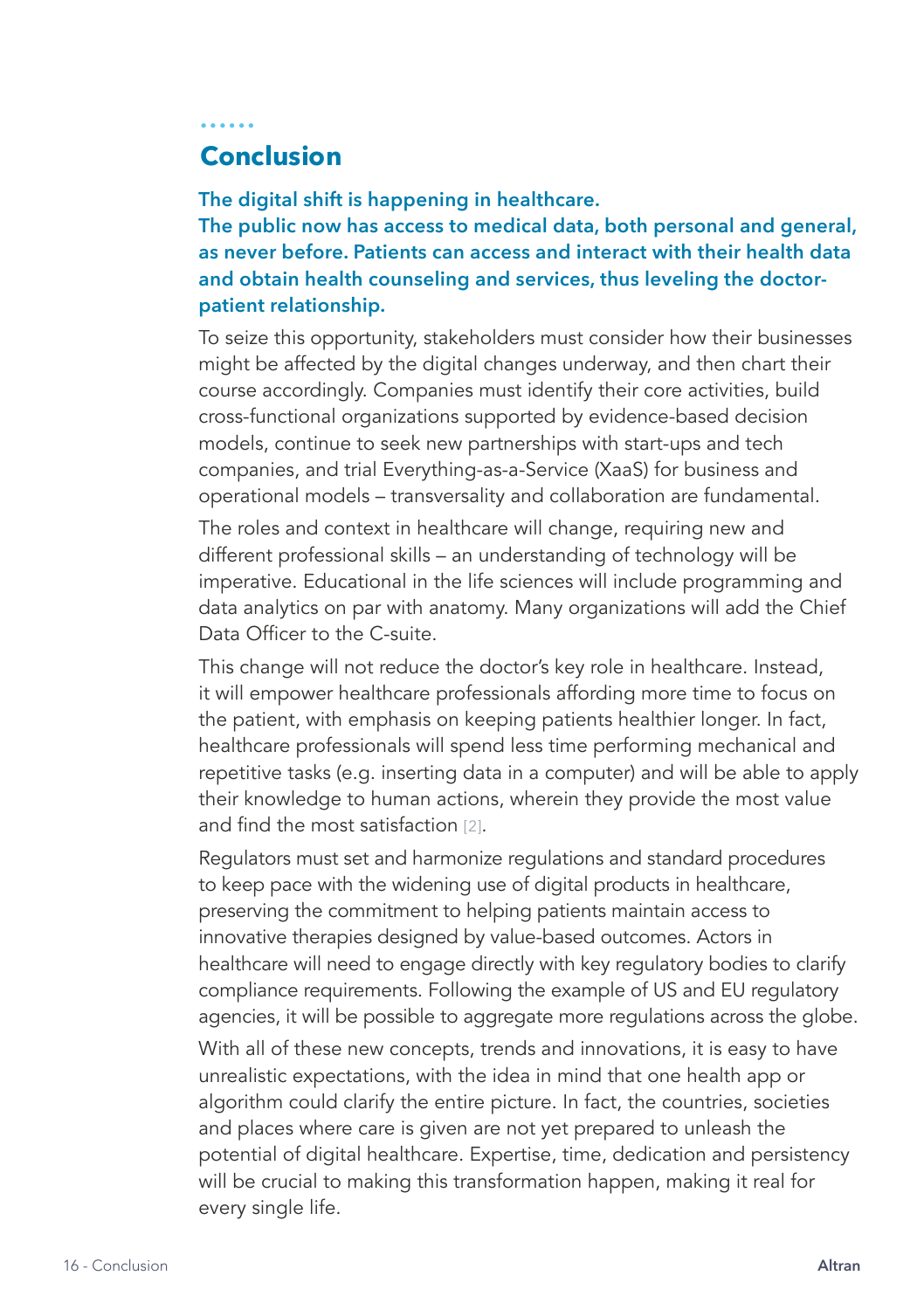#### References

[1] D. Champagne, A. Hung and O. Leclerc, "The road to digital success in pharma", McKinsey&Company, 2015

[2] Stanford Medicine 2018 Health Trends Report, "The Democratization of Health Care", Stanford Medicine, 2018

[3] F. Mauricio, G. Glusman, K. Brogaard, N. D Price and L. Hood, "P4 medicine: how systems medicine will transform the healthcare sector and society", Future Medicine Ltd, vol. 10, no. 6

[4] PR Newswire, "Global Population Health Management Solutions Market - Analysis and Forecast (2017-2025) (Focus on Products (Software & Services), Country Analysis, End Users, Competitive Landscape, Market Share Analysis, and Region Specific Information)", 11 October 2017

[5] U.S. Food & Drug Administration, "www.fda.gov", 2018. [Online]. Available: https://www.fda. gov/medicaldevices/digitalhealth

[6] Altran, "The Digital Shift has Happened - A Transformation in Three Dimensions", 2019

[7] Stanford Medicine 2017 Health Trends Report, "Harnessing the Power of Data in Health", Stanford Medicine, 2017

[8] J. Desjardins, "The 6 Forces Transforming the Future of Healthcare", Visual Capitalist, 12 July 2018.

[9] MobiDev, "8 Technology Trends in Healthcare to Watch in 2019-2020", 10 May 2018

[10] PwC, "What doctor? Why AI and robotics will define New Health", 2017

[11] M. Collier, R. Fu, L. Yin and P. Christiansen, "Artificial Intelligence: Healthcare's New Nervous System", Accenture, 2017

[12] G. Batra, A. Queirolo and N. Santhanam, "Artificial intelligence: The time to act is now", McKinsey & Company, January 2018

[13] Deloitte, "2018 Global Life Sciences Outlook", 2018

[14] The Medical Futurist Institute, Top Trends in Digital Health in 2019, 2019

[15] D. Shaywitz, "Novartis CEO Who Wanted To Bring Tech Into Pharma Now Explains Why It's So Hard", Forbes, 16 January 2019

[16] B. Meskó, "The Top 10 Trends Shaping the Future of Pharma", The Medical Futurist, 20 June 2017

[17] Global Industry Analysts, Inc., "Virtual Reality (VR) in Healthcare Market Trends", January 2019

[18] GlobeNewswire, "With 85.2% CAGR, Augmented Reality (AR) Market Size Will Exceed USD 133.78 Bn by 2021: Zion Market Research", 05 January 2018

[19] UploadVR, "7 Ways VR is Improving Healthcare", 7 March 2018

[20] The Medical Futurist Institute, "Digital Health Best Practices for Policy Makers", 2018

[21] Altran, "Mitigating Cybersecurity Risk - Critical Steps for Medical Device Makers", 2018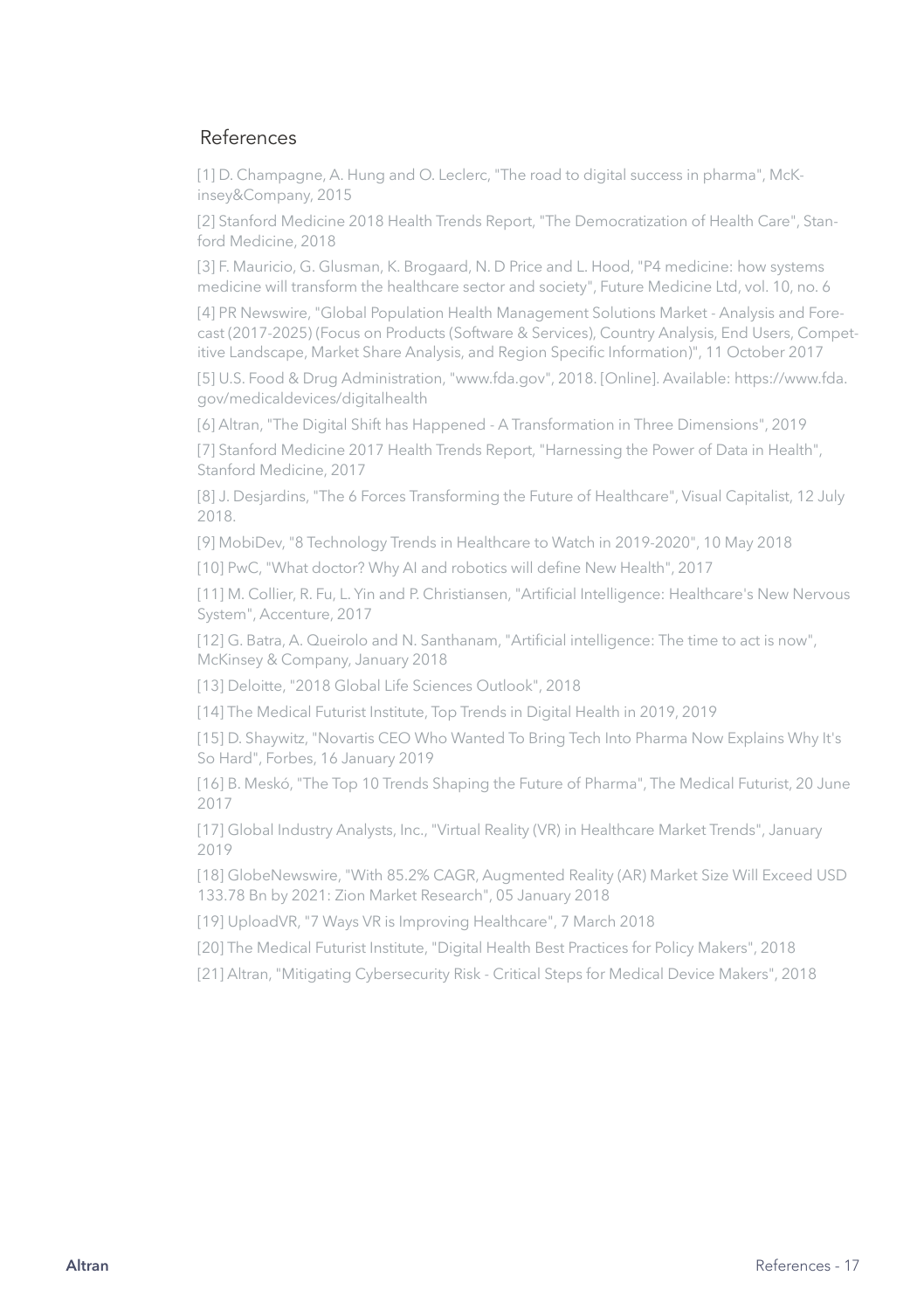# **About the author**

#### **Pedro Maurício**

Pedro Maurício has a Master's Degree in Pharmaceutical Sciences and a Post-Graduation in Health Technology and Medical Devices.

He joined Altran Portugal on 2016, working on Quality Assurance Transformation projects for global pharmaceutical companies, incorporated in Altran Industrialized GlobalShore®.

The author would like to thank Filipa Delicado and Inês Ferreira for their support in reviewing this paper.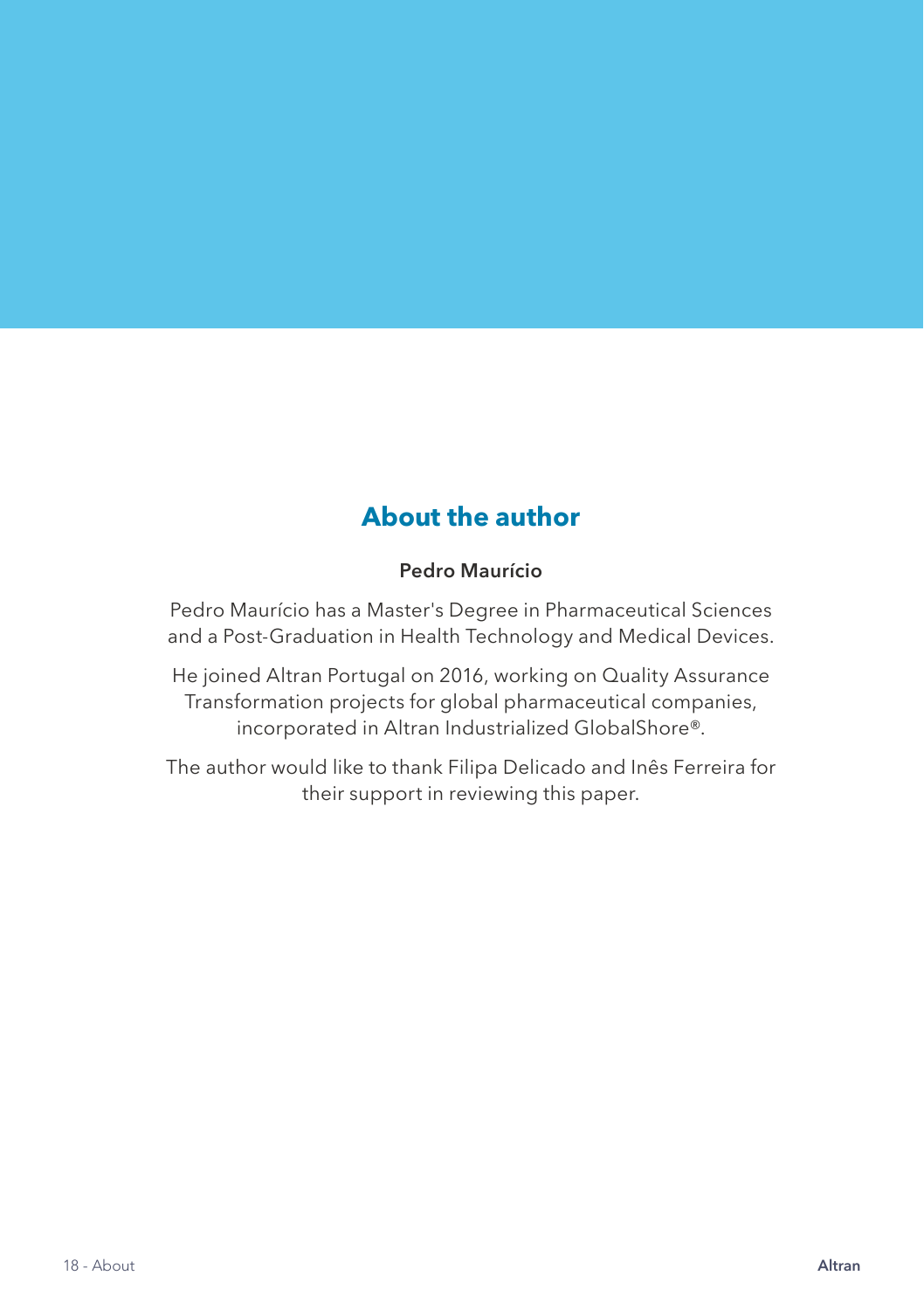# **Contact us**

marketing@altran.com

# **About Altran**

#### **Altran ranks as the undisputed global leader in Engineering and R&D services (ER&D).**

The company offers clients an unmatched value proposition to address their transformation and innovation needs. Altran works alongside its clients, from initial concept through industrialization, to invent the products and services of tomorrow. For over 35 years, the company has provided expertise in Automotive, Aeronautics, Space, Defense & Naval, Rail, Infra & Transport, Energy, Industrial & Consumer, Life Sciences, Communications, Semiconductor & Electronics, Software & Internet, Finance & Public Sector. The Aricent acquisition extends this leadership to semiconductor, digital experience and design innovation.

Altran generated revenues of €2.9 billion in 2018, with some 47,000 employees in more than 30 countries.

www.altran.com

... in  $\forall$  f @altran